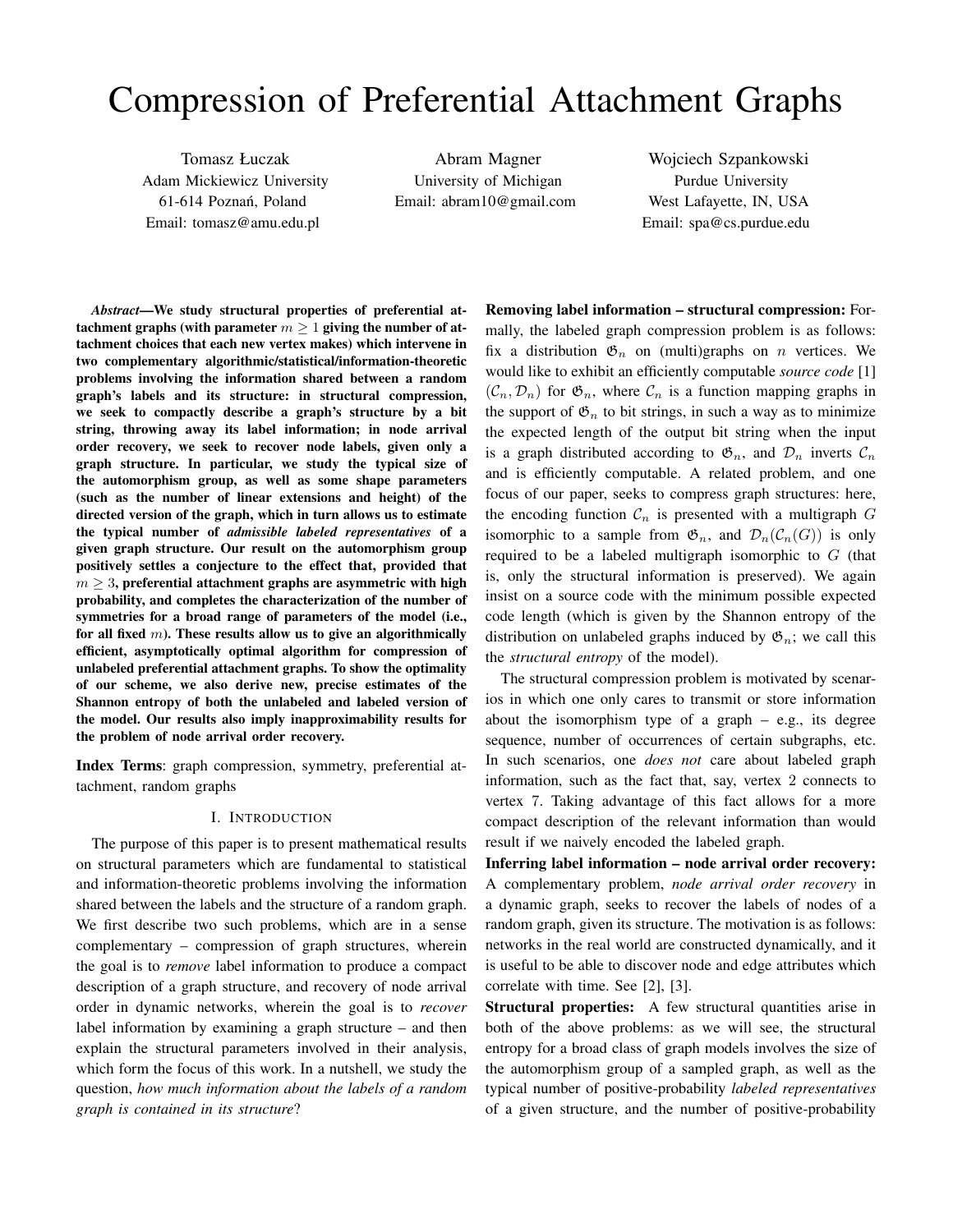re-labelings (i.e., permutations) of a sampled graph. The same quantities also give lower bounds on the probability of error and the expected number of inversion errors in the node arrival order recovery problem.

We will focus on the analysis of these quantities for *preferential attachment* graphs [4]. Additional structural properties will arise in the analysis of an asymptotically optimal structural compression algorithm which we will give below.

Our contributions: Succinctly, our contributions in this work are threefold: (i) in the setting of preferential attachment graphs, we analyze several structural parameters (explained more precisely below) which arise in both of the motivating problems above and which may be of independent interest; (ii) we use our structural results to precisely determine the entropies of the preferential attachment distributions on both labeled graphs and their structures, giving the fundamental limits of labeled and structural compression; (iii) we give an efficient, asymptotically optimal structural compression algorithm whose analysis relies on our structural results.

The structural properties include the typical size of the automorphism group, as well as some structural characteristics of the *directed* version of the graph (e.g., the number of *admissible labeled representatives* of a given graph structure, which is related to the number of *linear extensions* of the directed version, viewed as a partial order). Our result on the automorphism group (Theorem 1) positively settles a conjecture in [5] to the effect that preferential attachment graphs in which each node makes a sufficiently large number of choices are asymmetric with high probability. This completes the characterization of the number of symmetries for a broad range of parameters of the model.

Regarding structural characteristics of the directed version of the graph (wherein edges are directed from younger nodes to those older nodes that they choose), we analyze a natural partitioning of the vertices into *layers*, which intervenes in the depth-first search process on the directed graph and in the estimation of the number of admissible labeled representatives of the graph (i.e., the number of isomorphic graphs which could have arisen by preferential attachment): in particular, we show that the order of growth of the number of layers is  $\Theta(\log n)$  with high probability (see Theorem 3), and almost all vertices occur within the first few layers (Theorem 2). The result on the number of layers is important for our structural compression algorithm (summarized in Theorem 6). We use the above results to provide new, precise estimates of the Shannon entropy of both the labeled and unlabeled models (Theorems 4 and 5).

Full proofs can be found in the journal version [6] of this work. In this conference version, we also present new results on compression algorithms and relevant structural parameters. Prior work: The general connection between structural compression and the automorphism group of a random graph was pointed out in [7] in the case of unlabeled Erdős-Rényi graphs. The relation between the node arrival order recovery problem, automorphisms, and feasible labeled representatives was pointed out in [2] (but we connect the latter quantity to graph compression in the present work).

There has been significant work on compression of labeled graph and tree models in recent years in both the information theory and computer science communities [8], [9], [10], [7], [11], [12]. In the computer science community, the focus has been on algorithmic complexity, and no attempt seems to have been made to compare with or derive fundamental information- theoretic limits. Work in both communities has largely been restricted to labeled graphs or graphs with strong edge independence assumptions. As we show, additional complications arise when the goal is graph structure compression.

There have been many extensions of the preferential attachment model (as well as models which adopt completely different mechanisms) to provide better fits for certain aspects of real networks: e.g., [13]. It is likely that many of our techniques and results adapt to certain parameter ranges of models extending preferential attachment; we restrict to the plain preferential attachment model (which, in any case, continues to be studied), since the analysis in even this case is quite involved.

Technical challenges: Most of the technical challenge in the entropy derivation and the analysis of the compression algorithm stems from the necessary analysis of the relevant combinatorial quantities. In particular, showing asymmetry for a typical preferential attachment graph requires a detailed understanding of the probability distribution of individual vertex degrees – namely, that there is an initial unique degree region of polynomial size, and that, roughly speaking, all subsequent vertices behave toward this region in a unique way (see Theorem 1). Accomplishing this requires *left* tail bounds on the degree of a vertex at a given time; as vertex degrees, properly normalized, are asymptotically exponentially distributed (and, thus, poorly concentrated), proving these bounds requires techniques beyond the standard Chernoff, Hoeffding, Azuma-style approaches.

Regarding counting admissible relabelings, the conceptual key is tying them (almost) bijectively to linear extensions of the directed version  $D$  of the graph and asymptotically counting these objects. Doing this, in turn, requires identification of further structure in D, as described above. Results along the same lines drive the analysis of the asymptotically optimal compression algorithm.

## II. MAIN RESULTS

We now introduce the model that we consider and formulate the main results. The *preferential attachment model*  $P\mathcal{A}(m; n)$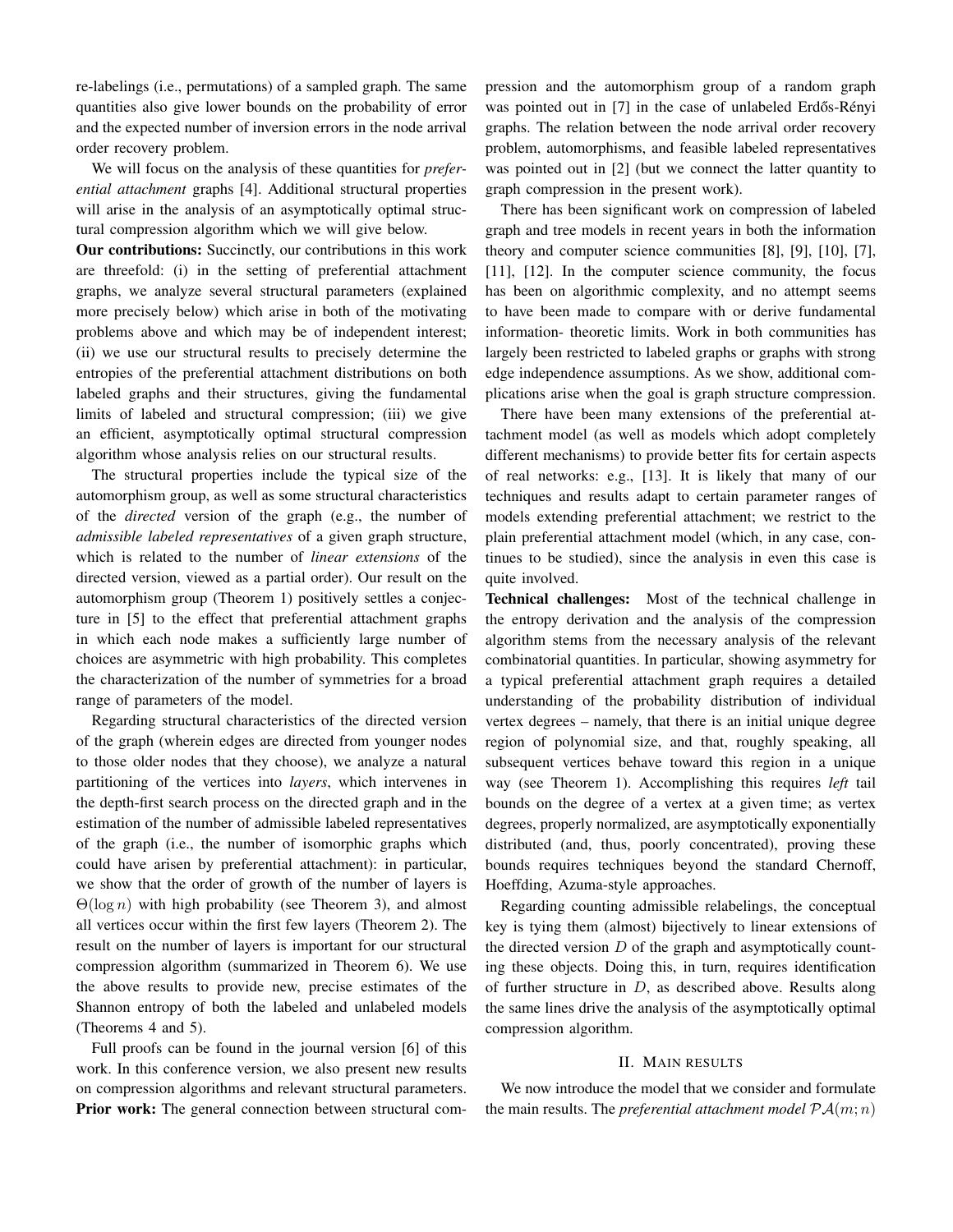is a dynamic model of network growth proposed in [4]. For an integer parameter  $m \geq 1$  we define the graph  $\mathcal{P} \mathcal{A}(m; n)$ with vertex set  $[n] = \{1, 2, \ldots, n\}$  inductively on n in the following way: the graph  $G_1 \sim \mathcal{P} \mathcal{A}(m; 1)$  is a single node with label 1 with  $m$  self-edges (these will be the only selfedges in the graph, and we will only count each such edge once in the degree of vertex 1). Inductively, to obtain a graph  $G_{n+1} \sim \mathcal{P} \mathcal{A}(m; n+1)$  from  $G_n$ , we add vertex  $n+1$  and make m random choices (with replacement)  $v_1, ..., v_m$  of neighbors in  $G_n$  as follows: for each vertex  $w \le n$  (i.e., vertices in  $G_n$ ),  $\mathbb{P}(v_i = w | G_n, v_1, ..., v_{i-1}) = \frac{\deg_n(w)}{2mn}$ , where throughout the paper we denote by  $deg_n(w)$  the degree of vertex  $w \in [n]$  in the graph  $G_n$  (in other words, the degree of w after vertex  $n$  has made all of its choices). Our proof techniques adapt to tweaks of the model in which multiple edges are not allowed.

For any graph  $G$ , we denote by  $S(G)$  its unlabeled version (i.e., the equivalence class of all labeled graphs isomorphic to  $G$ ). Our structural compression/entropy results will be concerned with the unlabeled preferential attachment model, defined by first generating  $G \sim \mathcal{P} \mathcal{A}(m; n)$ , then taking  $S(G)$ .

## *A. Entropy estimates and structural results*

Our first concern will be to derive the fundamental lower bound on the expected code length for compression of unlabeled preferential attachment graphs, as described above. As usual, this is given by the Shannon entropy of the distribution on unlabeled graphs induced by  $\mathcal{P} \mathcal{A}(m; n)$ . We are thus interested in  $H(S(G))$ , where  $G \sim \mathcal{P} \mathcal{A}(m; n)$ .

By the chain rule for conditional entropy,  $H(G)$  =  $H(S(G)) + H(G|S(G))$ . The second term,  $H(G|S(G))$ , measures our uncertainty about the labeled graph if we are given its structure. We will give a formula for  $H(G|S(G))$  in terms of the automorphism group  $|\text{Aut}(G)|$  and another quantity, defined as follows: suppose that, after generating  $G$ , we relabel G by drawing a permutation  $\pi$  uniformly at random from  $\mathbb{S}_n$ , the symmetric group on n letters, and computing  $\pi(G)$ . Then conditioning on  $\pi(G)$  yields a probability distribution for possible values of  $\pi^{-1} = \sigma$ . We can write  $H(G|S(G))$ in terms of  $H(\sigma | \sigma^{-1}(G)) = H(\sigma | \sigma(G))$  (intuitively, the amount of uncertainty about the value of the random permutation  $\sigma$  upon seeing the result of its application to  $G$ ) and  $\mathbb{E}[\log|\text{Aut}(G)|]$  using the chain rule for entropy, resulting in the following lemma (which is not specific to preferential attachment models).

Lemma 1 (Structural entropy for preferential attachment graphs). Let  $G \sim \mathcal{P} \mathcal{A}(m; n)$  *for fixed*  $m \geq 1$ *, and let*  $\sigma$  *be a uniformly random permutation from*  $\mathbb{S}_n$ *. Then we have* 

$$
H(G) - H(S(G)) = H(\sigma|\sigma(G)) - \mathbb{E}[\log|\text{Aut}(G)|]. \quad (1)
$$

To evaluate  $H(S(G))$  and to analyze our compression algorithms, we are thus led to evaluate  $\mathbb{E}[\log |\text{Aut}(G)|],$   $H(\sigma | \sigma(G))$ , and  $H(G)$ . The next few results give the structural properties that we need for this. The term  $H(\sigma | \sigma(G))$ has multiple interpretations: defining  $\Gamma(G)$  to be the set of relabelings of G which produce positive-probability graphs under preferential attachment, we have (at least asymptotically)  $H(\sigma | \sigma(G)) = \mathbb{E}[\log |\Gamma(G)|]$ . This, in turn, is related to the number of linear extensions of the directed version of  $G$ , viewed as a partial order.

Structural results: The proof of Theorem 5 (our expansion of  $H(S(G))$ ) below and the analyses of our algorithms depend on the following structural results.

The next theorem says that with high probability  $G$  has no symmetries when  $m > 3$ . As mentioned in the introduction, this essentially completes the analysis of the precise behavior of the number of symmetries of  $P\mathcal{A}(m; n)$  for constant m. We will mostly focus on the case  $m \geq 3$ , since the behaviors for  $m = 1, 2$  are qualitatively different (for  $m = 1, 2$ , there are many symmetries with high probability and with asymptotically positive probability, respectively).

Theorem 1 (Asymmetry for preferential attachment model). *Let*  $G$  ∼  $\mathcal{P}A(m;n)$  *for fixed*  $m \geq 3$ *. Then, with high probability as*  $n \to \infty$ ,  $|\text{Aut}(G)| = 1$ . More precisely, for  $m \geq 3$ ,  $\mathbb{P}(|\text{Aut}(G)| > 1) = O(n^{-\delta}),$  for some fixed  $\delta > 0$ .

We will also state some results on the *directed* version of G (denoted by  $\text{DAG}(G)$ ). This is the directed multigraph defined on [n], with an edge from w to the older node  $v < w$  for each edge between  $v$  and  $w$  in  $G$ . We can partition the vertices of  $\text{DAG}(G)$  into *levels* inductively as follows:  $L_1$  consists of the vertices with in-degree  $0$  (i.e., with total degree  $m$ ). Inductively,  $L_j$  is the set of vertices incident on edges coming from vertices in  $L_{j-1}$ . Equivalently, a vertex w is an element of some level  $\geq j$  if and only if there exist vertices  $v_1 < \cdots < v_n$  $v_j$  such with  $v_1 > w$  and the path  $v_jv_{j-1} \cdots v_1w$  exists in G. The *height* of  $\text{DAG}(G)$  is then defined to be the number of levels in this partition.

The next result says that almost all of the vertices are concentrated within the first few levels. This will be instrumental in the proof of Theorem 5.

**Theorem 2.** *For any*  $\delta = \delta(n) > 0$ , *there exists*  $\ell = \ell(\delta)$  *for which the number of vertices that are not in the first*  $\ell$  *layers of* DAG(G) *is at most* δn*, with high probability. In particular, we can take*  $\ell \ge \frac{15m}{2\delta^4} \log(3/(2\delta^2)).$ 

Next, we find the order of growth of the typical height of  $DAG(G)$ , which will be useful in the analysis of our structural compression algorithm.

**Theorem 3** (Height of DAG(G)). *Consider*  $G_n \sim \mathcal{P} \mathcal{A}(m; n)$ *for fixed*  $m \geq 1$ *. Then, with probability at least*  $1 - o(n^{-1})$ *, the height of*  $\text{DAG}(G_n)$  *is at most*  $Cm \log n$ *, for some absolute*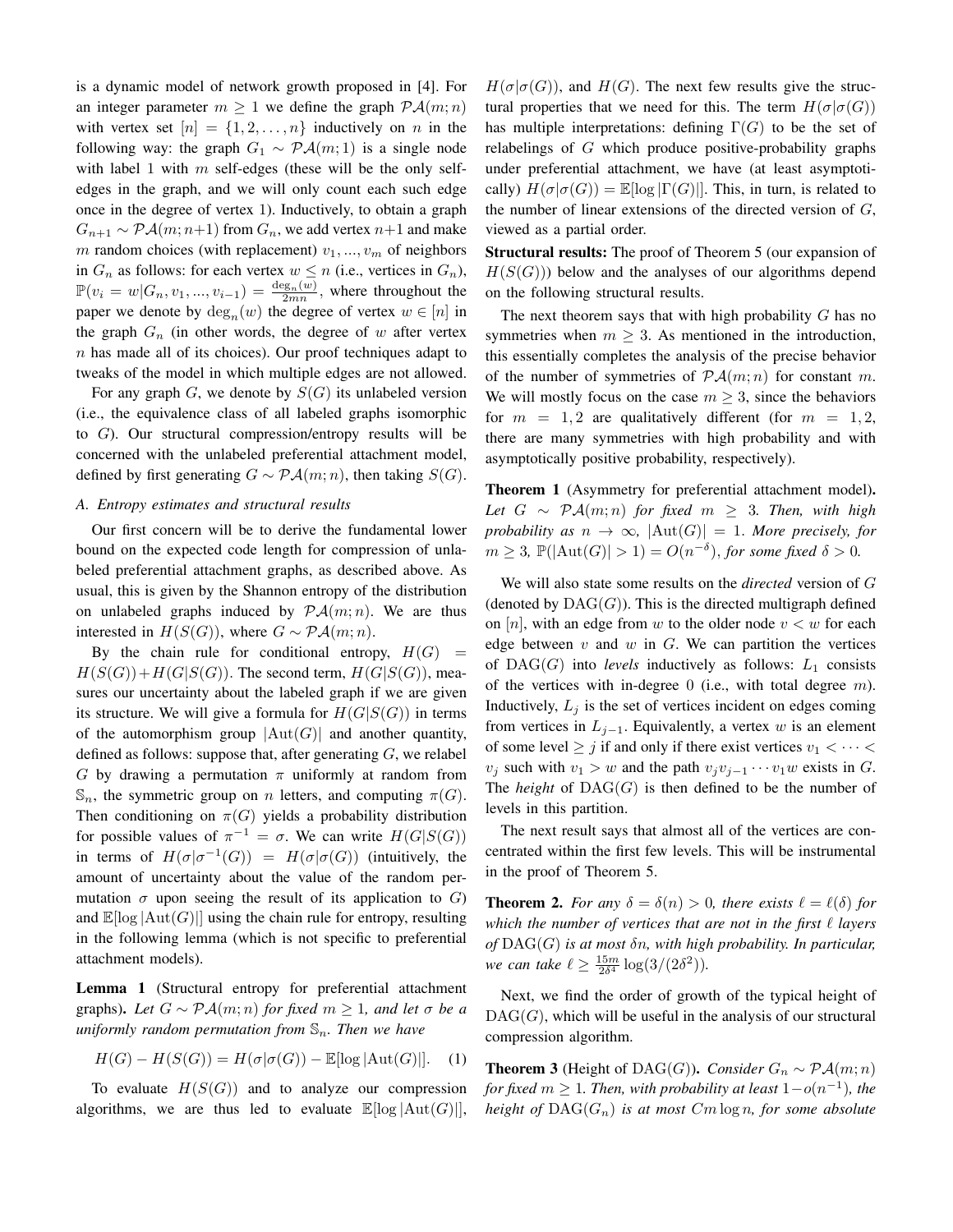*positive constant* C*.*

It is simple to show that with high probability the height is also lower bounded by  $\Omega(\log n)$ .

Using these results, we will be able to connect  $H(\sigma | \sigma(G))$ in (1) to a combinatorial parameter of  $\text{DAG}(G)$  (the number of *linear extensions* of DAG(G), viewed as a partial order), which we will be able to show is estimated by  $n \log n + R(n)$ , where  $C_1 n \leq |R(n)| \leq C_2 n \log \log n$ . **Entropy results:** We next evaluate  $H(G)$ .

Theorem 4 (Entropy of preferential attachment graphs). *Consider*  $G ∼ P\mathcal{A}(m; n)$  *for fixed*  $m ≥ 1$ *. We have* 

$$
H(G) = mn \log n + m (\log 2m - 1 - \log m! - A) n + o(n),
$$
\n(2)

*where*  $A = A(m) = \sum_{d=m}^{\infty} \frac{\log d}{(d+1)(d+2)}$ .

This is a more precise analysis than the one given in [14], which only recovers the first term and the order of the second.

Using the above results, we finally have the following expression for  $H(S(G))$ .

Theorem 5 (Structural entropy of preferential attachment graphs). *Consider*  $G \sim \mathcal{P} \mathcal{A}(m; n)$  *for fixed*  $m \geq 3$ *. We have* 

$$
H(S(G)) = (m-1)n \log n + R(n),\tag{3}
$$

*where*  $R(n)$  *satisfies*  $Cn \leq |R(n)| \leq O(n \log \log n)$  *for some nonzero constant*  $C = C(m)$ *.* 

Compared with the naive encoding method which simply stores a labeled representative of the structure using  $mn \log(mn)$  bits, the structural entropy is smaller by  $n \log n(1 + o(1))$  bits.

## *B. Optimal compression algorithms*

We now give our results on efficient algorithms for compression and decompression of unlabeled/labeled samples from  $P\mathcal{A}(m; n)$  which asymptotically achieve the entropies.

First, we give an asymptotically optimal algorithm for compression of unlabeled graphs (see Theorem 6 below): that is, given an arbitrary labeled representative  $G$  isomorphic to  $G' \sim \mathcal{P} \mathcal{A}(m; n)$ , we construct a code from which  $S(G')$ can be efficiently recovered. The algorithm can be run on general undirected graphs; our optimality guarantee is under the assumption that the input is generated by  $\mathcal{P}A(m; n)$ .

*Structural compression algorithm.* We state our algorithm and analyze it in the case where the model is preferential attachment with  $m$  self-loops on the oldest vertex. Only simple tweaks are needed to generalize to the case where there are no self-loops (and hence where one cannot necessarily uniquely identify the oldest vertex).

Our algorithm starts with finding a certain orientation of the edges of the input graph  $G$  to produce a directed, acyclic graph

D. In the case where  $G$  is isomorphic to a sample  $G'$  from  $\mathcal{P} \mathcal{A}(m; n)$  (say,  $G = \pi(G')$ ), we have  $D = \pi(\text{DAG}(G'))$ , and all vertices have out-degree m.

We accomplish this by a *peeling* procedure: at each step, consider the set  $D_{min}$  of minimum-degree nodes in the graph. We orient the edges incident on those nodes away from them, and then recurse on the subgraph excluding the nodes in  $D_{min}$ . This procedure terminates precisely when there are no remaining vertices. For a general input graph  $G$ , which might not have arisen by preferential attachment, there may be edges between vertices in  $D_{min}$ . We orient edges from nodes with larger labels to those with smaller ones. In general, this yields a directed, acyclic graph (aside from self-loops).

That this yields the directed graph  $D = \pi(DAG(G'))$  when the input is isomorphic to a preferential attachment graph is spelled out in detail in Lemma 2 of [3]. Hence, we are free to apply our structural results (such as Theorem 3) on  $\mathrm{DAG}(G')$ . We remark that it is not too hard to generalize our algorithm to tweaks of the model, since the only thing that is required is that the height of the resulting directed graph be at most  $O(\log n)$ ; such an orientation of the edges of G exists with high probability, because of Theorem 3.

With this procedure in hand, the structural compression algorithm works as follows, on input  $G$ :

- 1) Construct the directed version  $D = DAG(G)$  by the procedure just described.
- 2) Starting from the "bottom" vertex (i.e., the vertex with no out-edges except for self-loops), we will do a depthfirst search of  $D$  (following edges only from their destinations to their sources). To the jth vertex in this traversal, for  $j = 1, ..., n$ , we will associate a *backtracking number*  $B_j$ , which tells us how many steps to backtrack in the DFS process after visiting the  $j$ th node; e.g., when there is at least one in-edge leading to an unvisited node (so that we do not backtrack),  $B_i = 0$ . Upon visiting vertex  $w$  from vertex  $v$  in the DFS, we do the following:
	- a) Denote by  $k$  the maximum out-degree of  $D$  (which can be determined in a preprocessing step, and which is equal to  $m$  if the input arises from preferential attachment). Using  $\lceil \log k \rceil$  bits, encode the out-degree  $d_w$  of w (for preferential attachment,  $d_w = m$ , but we encode it for the sake of generality).

Encode the names of the  $d_w - 1$  vertex choices made by  $w$ , excluding one choice to connect to vertex v. Here, the *name* of a vertex is the binary expansion of its index in the DFS, which we can represent using exactly  $\lceil \log n \rceil$  bits. These can be determined in a preprocessing step, by doing an